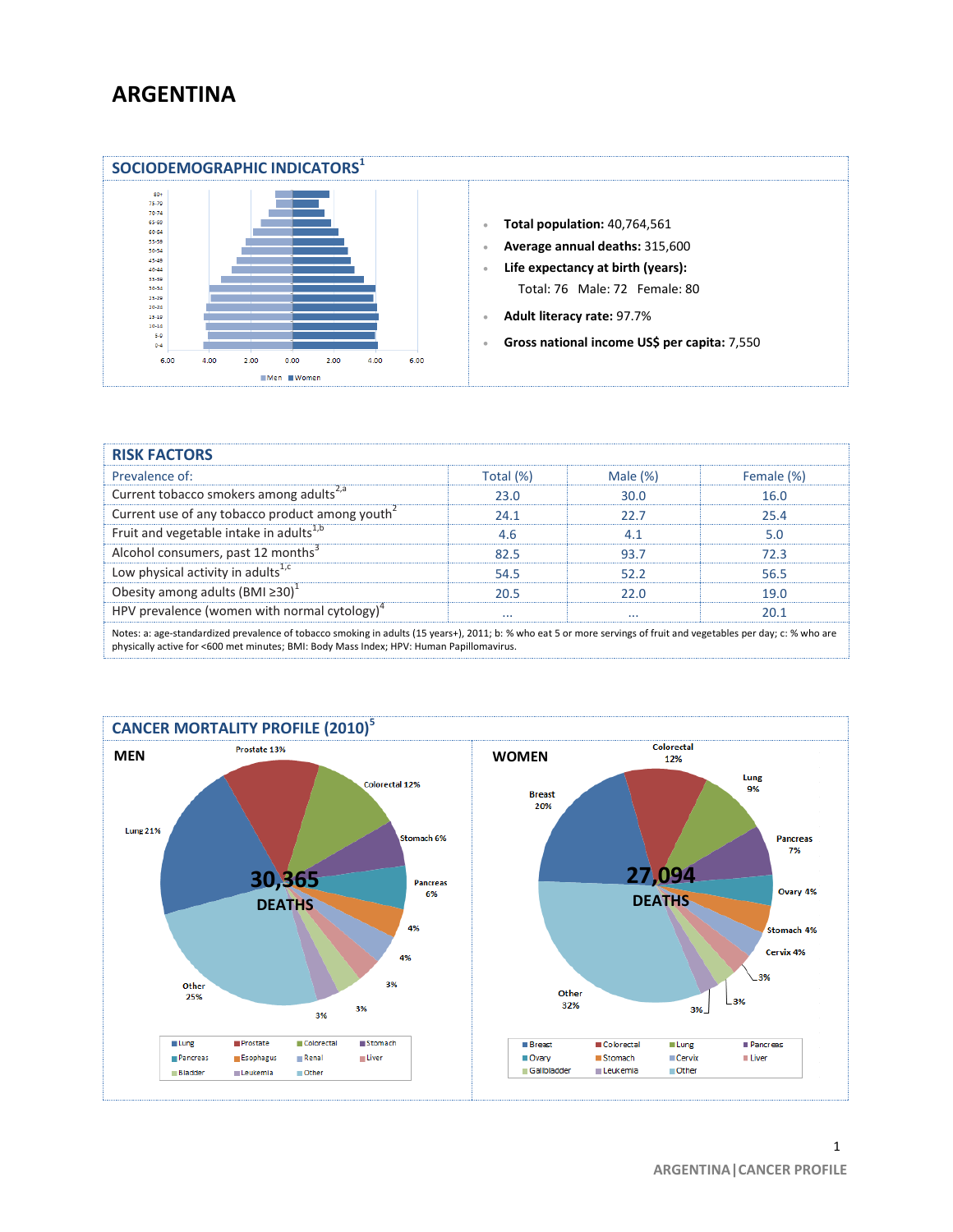

| Average annual percent change (AAPC) of age-standardized mortality rates, by cancer type (2000-2010) <sup>5</sup> |        |                         |                    |             |
|-------------------------------------------------------------------------------------------------------------------|--------|-------------------------|--------------------|-------------|
| Cancer type                                                                                                       | Sex    | Number of deaths (2010) | <b>ASMR (2010)</b> | <b>AAPC</b> |
| All cancer types                                                                                                  | Male   | 30,365                  | 148.02             | $-1.08*$    |
|                                                                                                                   | Female | 27,094                  | 97.98              | $-0.67*$    |
| <b>Breast cancer</b>                                                                                              |        | 5,446                   | 20.30              | $-1.27*$    |
| <b>Cervical cancer</b>                                                                                            |        | 980                     | 4.43               | -0.68       |
| <b>Colorectal cancer</b>                                                                                          | Male   | 3,623                   | 17.60              | 0.4         |
|                                                                                                                   | Female | 3,127                   | 10.34              | $-0.20$     |
| Liver cancer                                                                                                      | Male   | 992                     | 4.83               | $-1.17*$    |
|                                                                                                                   | Female | 817                     | 2.81               | $-2.63*$    |
| Lung cancer                                                                                                       | Male   | 6,394                   | 31.30              | $-1.68*$    |
|                                                                                                                   | Female | 2,540                   | 9.45               | $2.32*$     |
| <b>Prostate cancer</b>                                                                                            |        | 3,903                   | 18.63              | $-1.05*$    |
| <b>Stomach cancer</b>                                                                                             | Male   | 1,849                   | 9.04               | $-2.1*$     |
|                                                                                                                   | Female | 1.056                   | 3.73               | $-1.46*$    |

Notes: ASMR: Age-standardized mortality rate; AAPC: Average annual percent change; \*: The AAPC is significantly different from zero at p=0.05.

2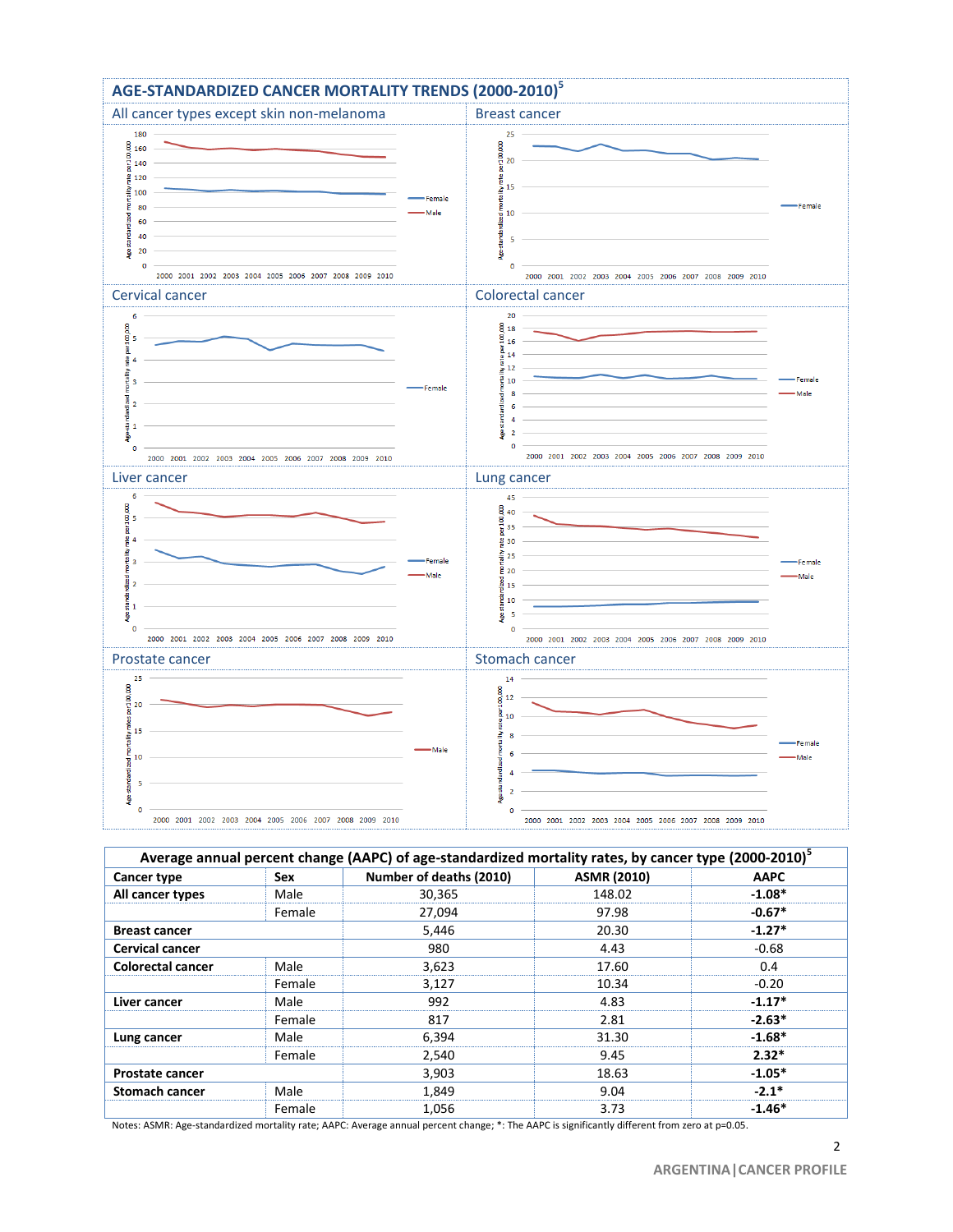| <b>CANCER PLANS AND CANCER REGISTRATION<sup>6</sup></b>             |                          |  |
|---------------------------------------------------------------------|--------------------------|--|
| National integrated NCD policy, strategy or action plan             |                          |  |
| Is there a national integrated NCD policy, strategy or action plan? | Yes                      |  |
| Is cancer included in the overall NCD plan?                         | Yes                      |  |
| First year of implementation                                        | 2009                     |  |
| Cancer policy, strategy or action plan                              |                          |  |
| Is there a cancer policy, strategy or action plan?                  | Yes                      |  |
| First year of implementation                                        | 2010                     |  |
| <b>Cancer registry</b>                                              |                          |  |
| Is there a cancer registry?                                         | Yes                      |  |
| Scope (national vs. subnational)?                                   | National and subnational |  |
| Type of registry (population vs. hospital based)?                   | Population based         |  |
| Last year with available data                                       | 2012                     |  |

|  | <b>CANCER PRIMARY PREVENTION POLICIES</b> |
|--|-------------------------------------------|
|  |                                           |

| Tobacco control                                                                                                   |                                                                                                                       |  |
|-------------------------------------------------------------------------------------------------------------------|-----------------------------------------------------------------------------------------------------------------------|--|
| Smoke free environments?                                                                                          | All public spaces are completely smoke free                                                                           |  |
| Raised taxes on tobacco?                                                                                          | Taxes are 68% of the final price                                                                                      |  |
| Health warning labels about the dangers of tobacco?                                                               | Large warning with all appropriate features                                                                           |  |
| Bans on tobacco advertising, promotion and sponsorship?                                                           | Ban on national television, radio and print media and some<br>but not all forms of direct and/or indirect advertising |  |
| Overweight and obesity prevention and control <sup>6</sup>                                                        |                                                                                                                       |  |
| Is there a policy, strategy or action plan for reducing<br>overweight/obesity? (First year of implementation)     | Yes (2012)                                                                                                            |  |
| Harmful use of alcohol prevention and control <sup>6</sup>                                                        |                                                                                                                       |  |
| Is there a policy, strategy or action plan for reducing harmful use of<br>alcohol? (First year of implementation) | Yes (2011)                                                                                                            |  |
| HPV vaccination in national immunization program? <sup>7</sup>                                                    | Yes                                                                                                                   |  |
| Year of introduction/target age group/delivery strategy                                                           | 2011/girls aged 11 years old/mixed                                                                                    |  |
| Estimated 3-dose coverage (calendar year)                                                                         | $\cdots$                                                                                                              |  |
| HBV vaccination in national immunization program? <sup>8</sup>                                                    | Yes                                                                                                                   |  |
| Year of introduction/target age group                                                                             | 1997/newborn-2m-4m-6m; school children aged 11 years                                                                  |  |
| Estimated 3-dose coverage (2012)                                                                                  | 91%                                                                                                                   |  |

| <b>CANCER SCREENING</b>                                   |                                                                                                                                                                       |  |  |
|-----------------------------------------------------------|-----------------------------------------------------------------------------------------------------------------------------------------------------------------------|--|--|
| <b>Cervical cancer</b>                                    |                                                                                                                                                                       |  |  |
| Guidelines                                                |                                                                                                                                                                       |  |  |
| Are there cervical cancer screening guidelines available? | Yes                                                                                                                                                                   |  |  |
| Guideline recommendations (tests/age groups/frequency)    | Pap test/35-64 years of age/every 3 years after 2 consecutive<br>negative annual Pap Tests<br>HPV testing + triage with Pap test /30-64 years of age/every<br>3 years |  |  |
| Availability and coverage of screening services           |                                                                                                                                                                       |  |  |
| Cervical cytology <sup>6</sup>                            | Generally available in the public and the private sectors                                                                                                             |  |  |
| Visual inspection with acetic acid <sup>6</sup>           | Generally available in the public and the private sectors                                                                                                             |  |  |
| Screening coverage <sup>1</sup>                           | 60.5% of women aged 25-64 years have had a Pap test within<br>the last 3 years                                                                                        |  |  |